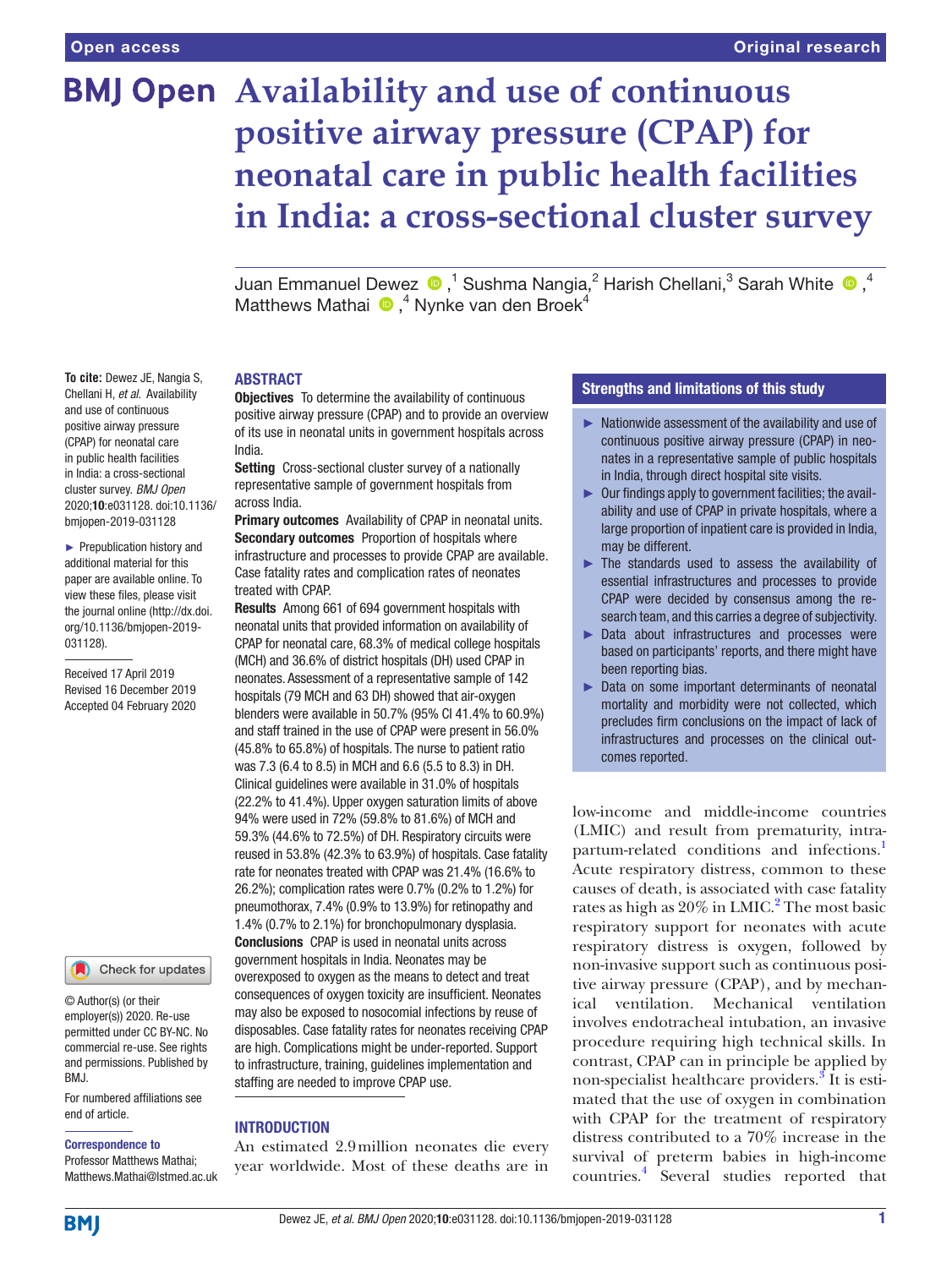CPAP is safe and effective in LMIC and its use in these settings is increasing. $5-12$ 

However, CPAP use can lead to serious complications such as pneumothorax, or nasal trauma.<sup>[13 14](#page-7-5)</sup> Moreover, when CPAP is used with supplemental oxygen, the unregulated use of oxygen may lead to retinopathy of prematurity  $(ROP)$ ,  $^{15}$  a major cause of blindness, or bronchopulmonary dysplasia  $(BPD)$ .<sup>[16](#page-7-7)</sup>

CPAP is easy to initiate, but to be effective, CPAP needs to be used continuously for hours or days. This implies continuous supplies of electricity and medical gases, continuous clinical monitoring for timely detection of acute complications and long-term follow-up for chronic complications. Consequently, the WHO recommends considering the wider context of care prior to introducing and scaling-up CPAP use in LMIC.<sup>1</sup>

India accounts for an estimated 779 000 neonatal deaths every year.<sup>[1](#page-7-0)</sup> The Government of India has launched several initiatives to reduce neonatal mortality. These include the establishment of Special Newborn Care Units (SNCU) which provide level II care including treatment for sepsis, jaundice and respiratory distress. SNCU have been implemented in district hospitals (DH), that is, secondary care hospitals, and in medical college hospitals (MCH), that is, tertiary care hospitals. $18$  The current national recommendations in terms of respiratory support are to use oxygen in DH, and CPAP and mechanical ventilation in MCH.<sup>19</sup> However, CPAP seems to be used in  $DH.<sup>20</sup>$  $DH.<sup>20</sup>$  $DH.<sup>20</sup>$  The extent of CPAP use in neonates at the different levels of care, the availability of structures and processes to enable its use, and the clinical outcomes of this intervention in India are unclear.

The aims of this study were to determine the availability of CPAP and to provide an overview of its use in neonatal units in government hospitals across India.

# **METHODS**

# Study design

A cross-sectional cluster survey was conducted among neonatal units using CPAP in government hospitals in India.

#### Identification of hospitals using CPAP in neonates

Programme officers responsible for neonatal health in all Indian states and union territories were contacted to obtain a list of all government MCH and DH with SNCU or neonatal intensive care unit (NICU). NICU are neonatal units in MCH that existed before the central government launched the initiative to implement SNCU in DH and MCH. All hospitals with a SNCU/NICU were subsequently contacted to enquire whether CPAP was used in the neonatal unit.

#### Selection of hospitals

Hospitals were selected for inclusion in the study using stratified cluster random sampling. Stratification was by:

- 1. District performance ranking based on a composite health index developed by the Government of India to identify districts needing priority investments in healthcare.<sup>21</sup> High priority districts were defined as the bottom 25% of districts for health index scores; nonhigh priority districts were those in the top 75%.
- 2. Type of neonatal unit—NICU or SNCU. NICU are funded and monitored by state governments. SNCU are funded and monitored by the central government. Because of these differences, we initially considered three types of neonatal units: NICU in MCH, SNCU in MCH and SNCU in DH.

Prior to sample selection, facilities within the two strata determined by district performance were assigned to 62 clusters, typically either as a state or a subset of the districts within a state. Within each of the clusters there were between 3 and 10 facilities providing CPAP. These clusters were then stratified by type of neonatal unit.

Random sampling (among the 62 clusters) was stratified to ensure that the margin of error in each of the three facility-type strata did not exceed 10%, assuming the ICC did not exceed 0.1. A list of 42 randomly selected clusters was generated using the Runiform function in Stata with a sequence for inclusion of hospitals within the clusters until the planned sample size (see below) in each of the three strata was achieved.

#### Sample size

We initially estimated that the sample sizes of neonatal units required to estimate the outcomes of interest with 95% CI and a margin of error not exceeding 10% would be:

- ► 36 NICU in MCH.
- ► 51 SNCU in MCH.
- ► 76 SNCU in DH.

However, during data collection, it became evident that NICU and SNCU in MCH were not substantially different in organisation (eg, staff deployment, purchasing and maintenance of equipment) or provision of neonatal healthcare (eg, the same clinical guidelines where available were used). Therefore, it was decided to combine NICU and SNCU into a single stratum (called neonatal units in MCH). Treating them as one stratum for sampling, the sample size was revised to:

- ► 62 neonatal units in MCH.
- ► 76 neonatal units in DH.

#### Data collection

Data were collected using a structured questionnaire and an observational checklist. The questionnaire (available as [online supplementary data](https://dx.doi.org/10.1136/bmjopen-2019-031128)) included 136 questions pertaining to availability of structures (infrastructure such as equipment, staffing), processes (practice of care) and outcomes (clinical outcomes) related to CPAP use, following the Donabedian framework for assessing quality of healthcare.<sup>[22](#page-7-13)</sup> The questionnaire was developed based on 11 guidelines from four countries (India, the United Kingdom, Australia and Spain) identified through a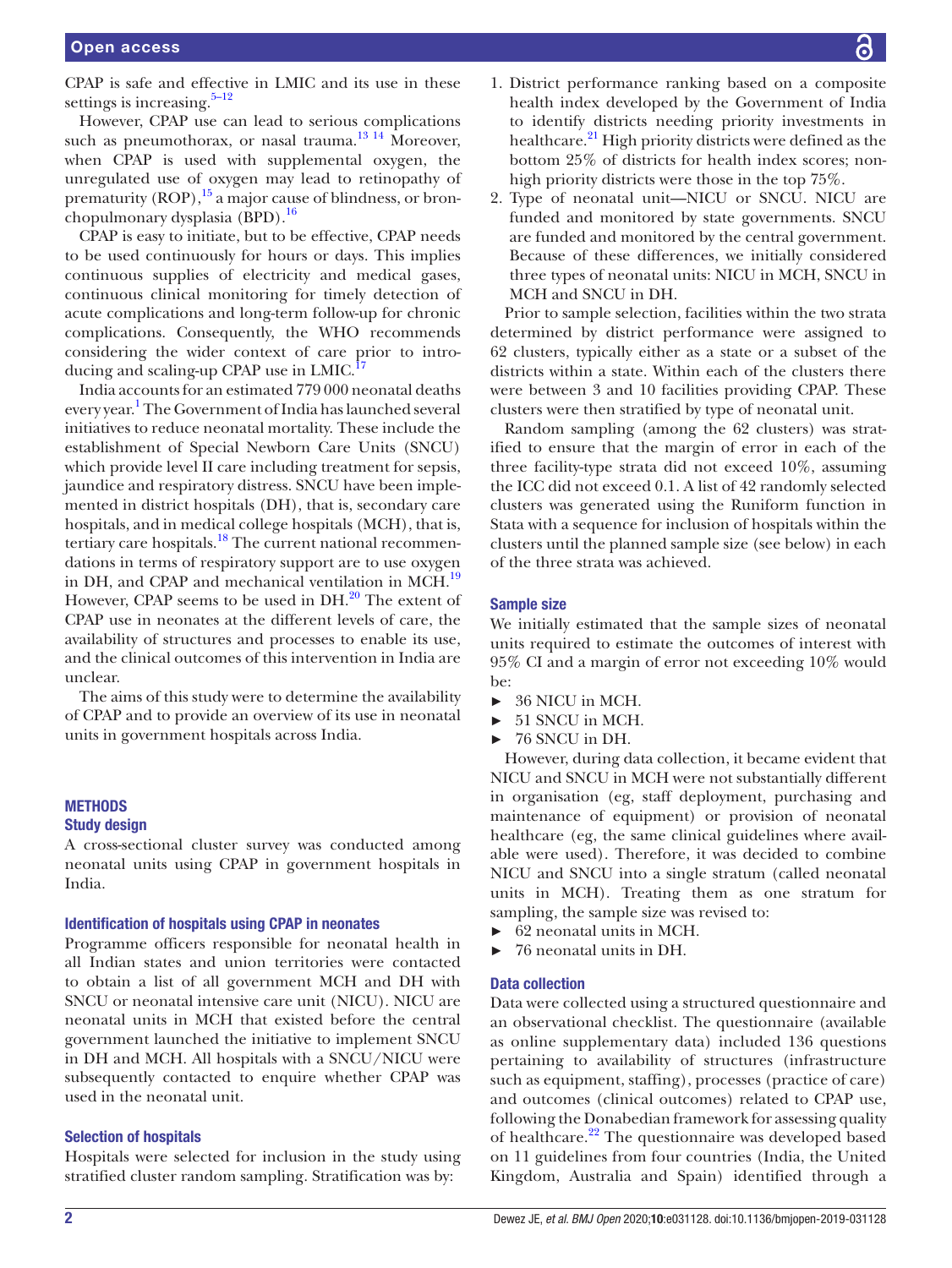review of the literature. As there were no international standards for CPAP use in neonates, the research team (which included neonatologists, paediatricians and obstetricians) developed by consensus, a set of 21 standards for structures and 12 standards for processes. The questionnaire allowed collecting data on 17 standards for structures and all 12 standards for processes. The observational checklist allowed for direct observation of four of the remaining structures standards. Data collection tools were finalised after pilot tests in two hospitals in Delhi.

Data were collected during site visits to each hospital by paediatric trainees or senior paediatricians who had been trained and had participated in pilot testing of data collection tools. In each hospital, doctors and nurses who were present on the day of the visit answered questions on structures that were not observable (eg, the availability of a doctor in the neonatal unit 24/7) and processes. Data for all neonates treated with CPAP during the 3months preceding the visit were extracted from registers/records to assess clinical outcomes. Following this, the neonatal unit was visited and assessed using the observational checklist to assess availability of observable structures.

All assessments were conducted between May and September 2016. Data were collected electronically on iPads.

#### Statistical analysis

Descriptive statistics were derived with sampling errors, to provide 95% CIs, that account for the variation in sizes and values for the clusters sampled. The analysis was performed with SPSS 23.0. On average, data for infrastructure, practice of care and clinical outcomes were missing from 0.8%, 8.5% and 44% of hospitals, respectively. Missing data for infrastructure and practice of care were considered as 'item not available in the hospital', while missing data for outcomes were not considered in the analysis.

To examine whether facilities with better infrastructure and practice of delivering CPAP have lower case fatality rates, we carried out an additional analysis: an index was defined which measures the proportion of 18 infrastructure criteria (all infrastructure criteria, except availability of BPD, ROP screening and ROP treatment, as these criteria do not have direct impact on immediate mortality) and the 12 practices criteria met at each facility. A hospital with all criteria met would have an index of 1, while a hospital with no criteria met, an index of 0. This index was then used as a covariate in logistic regression analysis for case fatality rates of newborns treated with CPAP. The analysis was weighted to account for the variation in numbers of cases between facilities. Estimates are reported as odd ratios with corresponding 95% CI. The additional analysis was performed using Stata V.15.

#### Patient and public involvement

There was no patient or public involvement.



<span id="page-2-0"></span>Figure 1 Hospitals from Indian states and union territories included in the assessment.

#### **RESULTS**

## Availability of CPAP

In total, 232 neonatal units in MCH and 462 in DH were identified across the states. Information on whether the neonatal unit used CPAP could not be obtained for 12.9% (30/232) of MCH and 0.6% (3/462) of DH. Overall 138 of 202 neonatal units at MCH (68.3%) and 168 of 459 neonatal units at DH (36.6%) used CPAP. Of these, 142 neonatal units (79 at MCH and 63 at DH) from 33/62 clusters in 18 states and union territories were assessed [\(figure](#page-2-0) 1). Twenty-one facilities (8 MCH and 13 DH) from 6 of the 33 sampled clusters could not be assessed because of time constraints and local events (strikes, political unrest). Thus, there was a 17% shortfall in the planned number of DH facilities (76) but an excess for MCH.

#### Infrastructure for CPAP

Forty-six MCH (58.2%, 95%CI 44.6% to 70.7%) and 44 DH (69.8%, 95%CI 54.1% to 82%) used commercial CPAP machines exclusively. These included bubble CPAPs, infant flow CPAP systems, mechanical ventilators with CPAP mode, or high flow nasal cannula systems. Bubble CPAP was the most common system: 87.3% (95% CI 80.3% to  $92.1\%$ ) of all hospitals used this system (see [online supplementary data](https://dx.doi.org/10.1136/bmjopen-2019-031128) for more details on other systems). The remaining hospitals used a mixture of commercial and indigenous (home-made) devices.

General infrastructure (ie, electricity, medical gases) was usually available, although 23.6% of hospitals did not have access to technical maintenance for CPAP equipment. None of the hospitals met all the stipulated standards for infrastructure ([table](#page-3-0) 1).

#### Standard of practice

In general, practice was in line with standards regarding general monitoring of a neonate receiving CPAP, except for continuous monitoring of respiratory rate and assessment of respiratory distress which were practised in about half of all hospitals ([table](#page-4-0) 2). A predefined oxygen saturation range was used in 94.9% of MCH and 92.1% of DH. Of these, 72% (95% CI 59.8% to 81.6%) of MCH and 59.3% (95% CI 44.6% to 72.5%) of DH reported using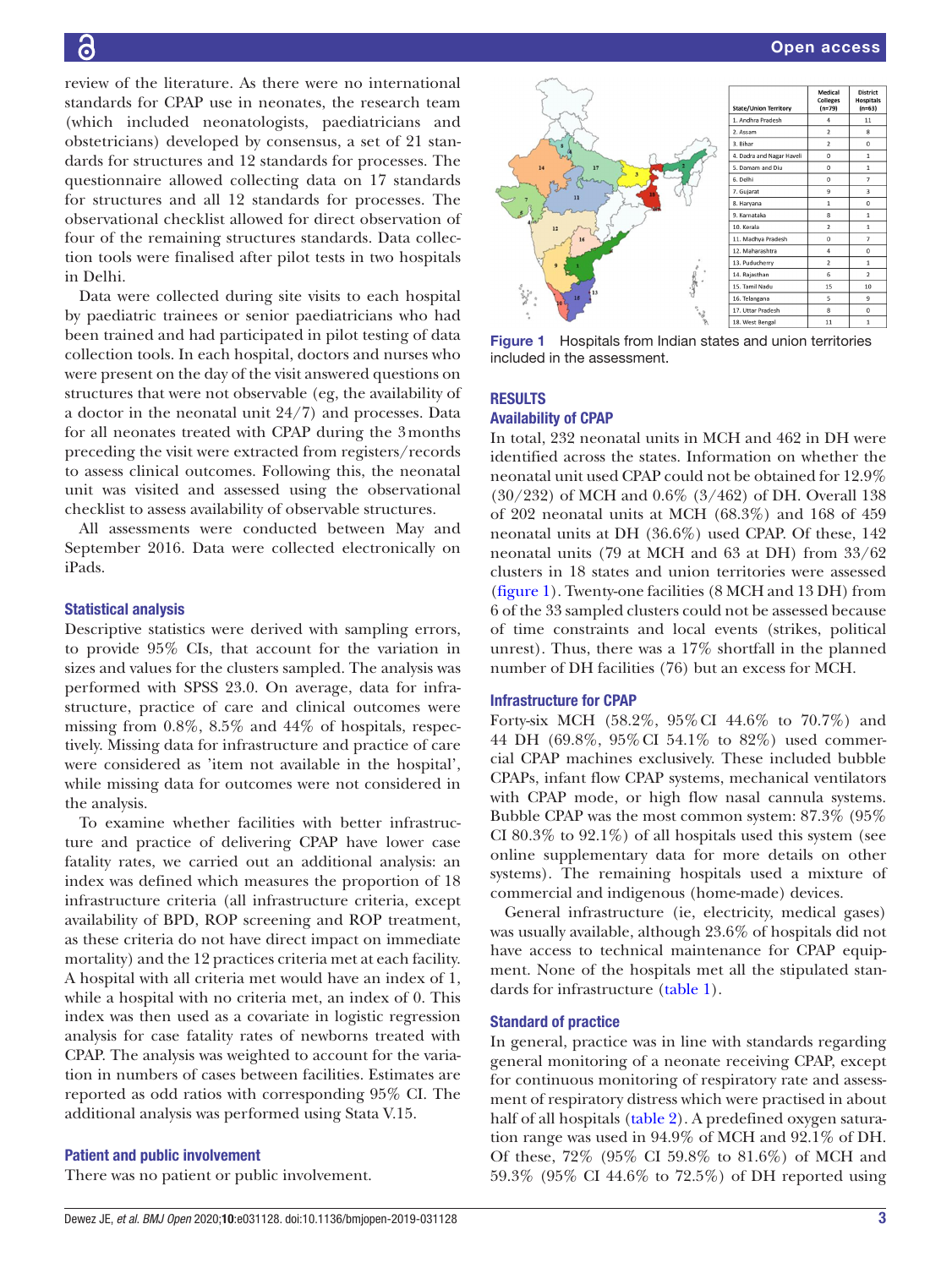#### <span id="page-3-0"></span>Table 1 Availability of infrastructure for continuous positive airway pressure (CPAP) at medical college hospitals (MCH, n=79), district hospitals (DH, n=63) and for both combined (n=142)

|                                                                                           | <b>Type of hospital</b>                    |                           |                     |
|-------------------------------------------------------------------------------------------|--------------------------------------------|---------------------------|---------------------|
|                                                                                           | <b>Medical college</b><br>hospitals (n=79) | District hospitals (n=63) | Total<br>$(n=142)$  |
|                                                                                           | % (95% CI)                                 | % (95% CI)                | % (95% CI)          |
| <b>Essential infrastructure</b>                                                           |                                            |                           |                     |
| General infrastructure                                                                    |                                            |                           |                     |
| <b>Technical maintenance</b>                                                              | 77.2 (66.0 to 85.6)                        | 73.0 (57.0 to 84.7)       | 75.4 (66.2 to 82.6) |
| Emergency electricity source                                                              | 93.7 (87.3 to 97.0)                        | 87.3 (68.8 to 95.6)       | 90.8 (82.3 to 95.5) |
| Air and oxygen                                                                            | 91.1 (83.0 to 95.6)                        | 88.9 (73.8 to 95.8)       | 90.1 (82.8 to 94.5) |
| CPAP-specific infrastructure                                                              |                                            |                           |                     |
| Air-oxygen blender for each CPAP device                                                   | 51.9 (39.7 to 63.8)                        | 49.2 (32.6 to 66.0)       | 50.7 (41.4 to 60.9) |
| Range of sizes of nasal interfaces                                                        | 86.1 (75.6 to 92.5)                        | 87.3 (76.4 to 93.6)       | 86.6 (79.6 to 91.5) |
| Guidelines for CPAP use available in the<br>immediate area of care                        | 27.8 (19.4 to 38.2)                        | 34.9 (19.5 to 54.3)       | 31.0 (22.2 to 41.4) |
| <b>Staffing levels</b>                                                                    |                                            |                           |                     |
| $\geq$ 1 doctor 24/7                                                                      | 93.7 (85.0 to 97.5)                        | 65.1 (44.8 to 81.1)       | 81.0 (69.6 to 88.8) |
| >1 doctor 24/7 trained in CPAP use                                                        | 63.3 (51.7 to 73.5)                        | 46.8 (29.8 to 64.5)       | 56.0 (45.8 to 65.8) |
| $\geq$ 1 doctor technically competent in the<br>management of pneumothorax available 24/7 | 75.9 (64.5 to 84.6)                        | 41.3 (25.7 to 58.8)       | 60.6 (49.9 to 70.3) |
| CPAP training plan available                                                              | 48.1 (34.3 to 62.2)                        | 41.3 (25.7 to 58.8)       | 45.1 (34.4 to 56.2) |
| Monitoring                                                                                |                                            |                           |                     |
| Neonatal pulse oximeters                                                                  | 82.3 (72.2 to 89.2)                        | 93.7 (85.3 to 97.4)       | 87.3 (80.9 to 91.8) |
| X-ray 24/7                                                                                | 86.1 (77.4 to 91.8)                        | 54.0 (35.0 to 71.9)       | 71.8 (60.6 to 80.9) |
| Transilluminator                                                                          | 17.7 (10.4 to 28.7)                        | 6.3 (1.5 to 23.5)         | 12.7 (7.4 to 20.9)  |
| Retinopathy of prematurity (ROP) screening                                                | 89.9 (77.2 to 95.9)                        | 60.3 (44.0 to 75.6)       | 76.8 (66.0 to 84.9) |
| Broncho-pulmonary dysplasia (BPD) screening                                               | 62.0 (49.0 to 73.5)                        | 22.2 (12.5 to 36.3)       | 44.4 (34.8 to 54.4) |
| Management of complications                                                               |                                            |                           |                     |
| Availability of equipment specific to the<br>management of neonatal pneumothorax          | 63.3 (49.8 to 74.9)                        | 20.6 (9.8 to 38.3)        | 44.4 (34.1 to 55.2) |
| Other important infrastructure                                                            |                                            |                           |                     |
| Availability of caffeine                                                                  | 82.3 (71.6 to 89.5)                        | 58.7 (40.3 to 75.0)       | 71.8 (60.3 to 81.1) |
| Availability of surfactant                                                                | 77.2 (66.6 to 85.2)                        | 49.2 (31.9 to 66.8)       | 64.8 (53.5 to 74.6) |
| Availability of humidifiers                                                               | 55.7 (43.1 to 67.6)                        | 63.5 (48.8 to 76.1)       | 59.2 (49.6 to 68.0) |
| Availability of antenatal corticosteroids                                                 | 93.7 (85.7 to 97.3)                        | 85.7 (75.9 to 91.9)       | 90.1 (84.6 to 93.8) |
| Availability of cryotherapy or laser therapy for<br>the treatment of ROP                  | 44.3 (30.9 to 58.5)                        | 7.9 (2.9 to 20.0)         | 28.2 (19.4 to 39.0) |

an upper oxygen saturation limit of above 94% [\(figure](#page-4-1) 2). Processes followed less often were those related to infection prevention; for example, single use of respiratory circuits was practised in only 46.8% (95% CI 34.0% to 60.1%) of MCH and 47.6% (95% CI 31.5% to 64.2%) of DH. Two DH met all the standards for practice.

## Clinical outcomes

Overall case fatality rates (CFR) for neonates admitted to neonatal units were 13.2% (95% CI 10.7% to 15.7%) in MCH and 7.4% (95% CI 5.7% to 9.1%) in DH. The case fatality rate among neonates treated with CPAP in MCH and DH were

19.8% (95% CI 14.6% to 24.9%) and 26.3% (95% CI 15.7% to 37.0%), respectively. The most commonly reported complication in MCH was ROP (8.4%; 95%CI 0.7% to 16.1%). At DH level, nasal lesions were the most frequently reported complication (5.7%; 95%CI 1.1% to 10.3%) ([table](#page-5-0) 3).

In terms of the relationship between the availability of infrastructures, the practice of providing CPAP, and CFR, the CFR of hospitals with more infrastructure and practices was not significantly different from the CFR of hospitals with less infrastructure and practices in place (OR 4.65, 95%CI 0.46 to 47.2, p=0.30).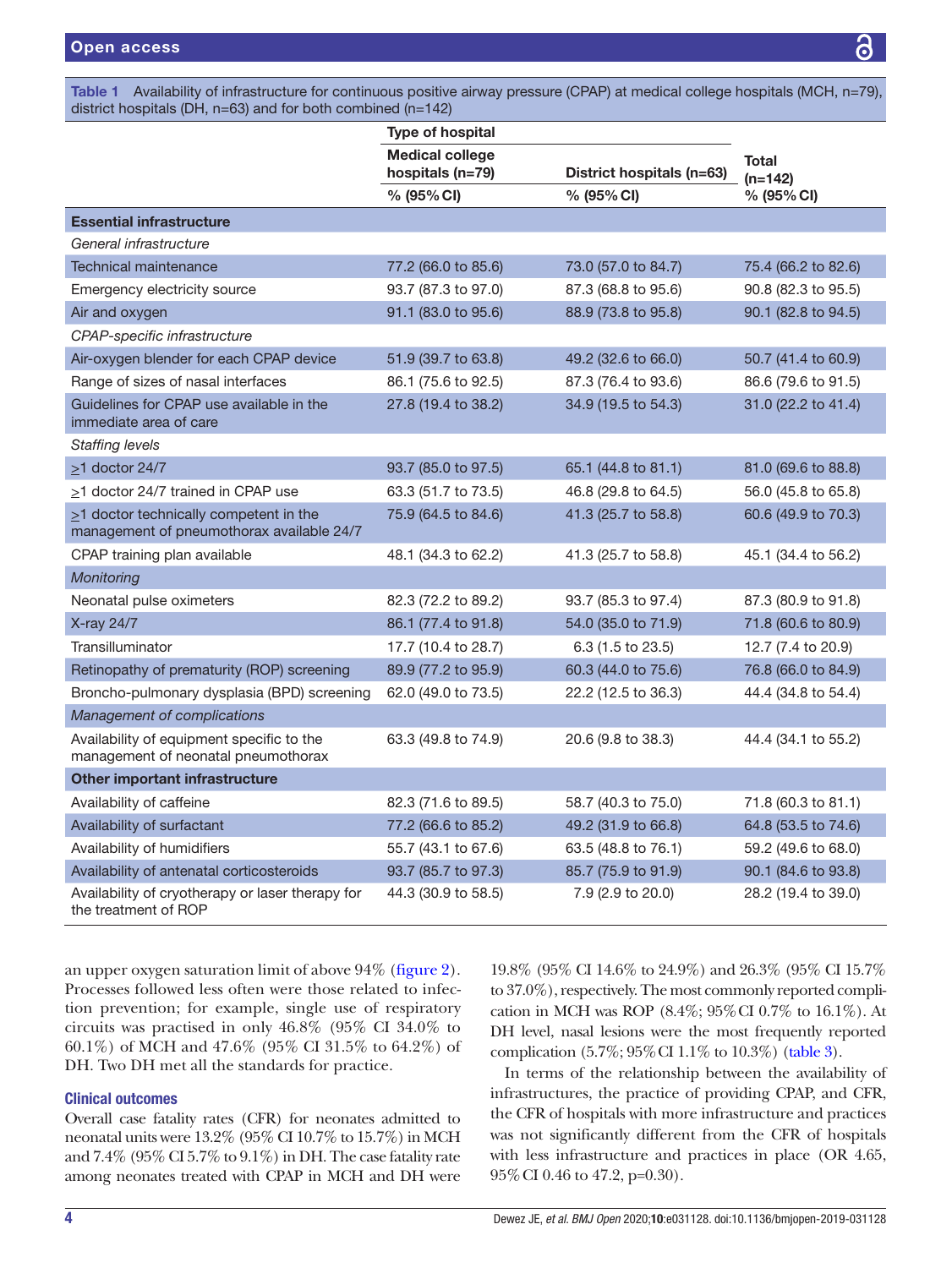<span id="page-4-0"></span>Table 2 Practice of providing continuous positive airway pressure (CPAP) against process standards in medical college hospitals, district hospitals and for both combined (n=142)

|                                                  | Type of neonatal unit                                    |                                                        |                                  |
|--------------------------------------------------|----------------------------------------------------------|--------------------------------------------------------|----------------------------------|
|                                                  | <b>Medical college</b><br>hospitals (n=79)<br>% (95% CI) | <b>District hospitals</b><br>$(n=63)$<br>$% (95\% CI)$ | Total<br>$(n=142)$<br>% (95% CI) |
| <b>Essential processes</b>                       |                                                          |                                                        |                                  |
| General clinical monitoring                      |                                                          |                                                        |                                  |
| Continuous monitoring of oxygen saturation       | 88.6 (79.5 to 94.0)                                      | 92.1 (82.9 to 96.5)                                    | 90.1 (84.1 to 94.0)              |
| Continuous monitoring of heart rate              | 89.9 (81.0 to 94.9)                                      | 92.1 (81.5 to 96.8)                                    | 90.8 (84.7 to 94.7)              |
| Continuous monitoring of respiratory rate        | 60.8 (45.2 to 74.4)                                      | 50.8 (37.4 to 64.1)                                    | 56.3 (45.8 to 66.3)              |
| Regular assessment of respiratory distress       | 40.5 (30.1 to 51.8)                                      | 49.2 (30.8 to 67.8)                                    | 44.4 (34.3 to 54.9)              |
| <b>CPAP</b>                                      |                                                          |                                                        |                                  |
| Use of a predefined initial pressure level       | 86.1 (78.4 to 91.3)                                      | 85.7 (71.6 to 93.5)                                    | 85.9 (78.9 to 90.9)              |
| Use of a predefined oxygen saturation range      | 94.9 (88.3 to 97.9)                                      | 92.1 (77.7 to 97.5)                                    | 93.7 (87.1 to 97.0)              |
| Verification of air and oxygen temperature       | 43.0 (30.8 to 56.1)                                      | 57.1 (34.2 to 77.3)                                    | 49.3 (37.1 to 61.6)              |
| Monitoring of nasal condition                    | 75.9 (62.8 to 85.5)                                      | 79.4 (59.4 to 91.0)                                    | 77.5 (66.7 to 85.5)              |
| Use of a standardised CPAP weaning process       | 50.6 (38.4 to 62.8)                                      | 61.9 (40.6 to 79.4)                                    | 55.6 (44.2 to 66.5)              |
| Infection prevention                             |                                                          |                                                        |                                  |
| Respiratory circuit replaced after 1 week of use | 38.0 (27.3 to 50.0)                                      | 47.6 (28.2 to 67.8)                                    | 42.3 (31.5 to 53.9)              |
| Single use of respiratory circuits               | 46.8 (34.0 to 60.1)                                      | 47.6 (31.5 to 64.2)                                    | 47.2 (36.9 to 57.7)              |
| Single use of nasal interface                    | 41.8 (31.4 to 52.9)                                      | 47.6 (30.4 to 65.4)                                    | 44.4 (34.7 to 54.5)              |

#### **DISCUSSION**

Two thirds of MCH and one third of DH use CPAP in neonates. No hospital met all 21 infrastructure standards, but two DH met all 12 standards for practice. A third of hospitals use home-made devices. Although general infrastructure (eg, electricity, medical gases and so on) is usually available, only half of all hospitals have air-oxygen blenders for every CPAP machine. Basic monitoring equipment is generally available. However, diagnostic equipment to identify complications of CPAP and/or to manage these is limited, especially at DH level. More than half of the hospitals reuse respiratory circuits or nasal interfaces. Most hospitals use predefined initial pressure levels and oxygen saturation ranges, but 72.0% of MCH and 59.3% of DH use upper oxygen saturation limits above 94%. On average, one nurse provides care

for seven neonates. Mortality rate for babies on CPAP is 21.4%. Pneumothorax is reported in  $\langle 1\% \rangle$ , and ROP and BPD are reported in 7.4% and 1.4%, respectively. Our study identified several areas for improvement.

Not all hospitals follow the national recommendation that CPAP should be used only in MCH and not in DH.

Not all the infrastructure, manpower and skills needed to implement CPAP safely are in place. Some hospitals use home-made devices. Home-made devices are more likely to lack an air-oxygen blender for titration of oxygen; this increases the risk of oxygen toxicity. In line with our findings, a survey by Sundaram and colleagues found that only a third of neonatal units in India were equipped with air-oxygen blenders.<sup>23</sup> Moreover, respiratory circuits and nasal interfaces are frequently reused, which can expose neonates to nosocomial infections.

<span id="page-4-1"></span>

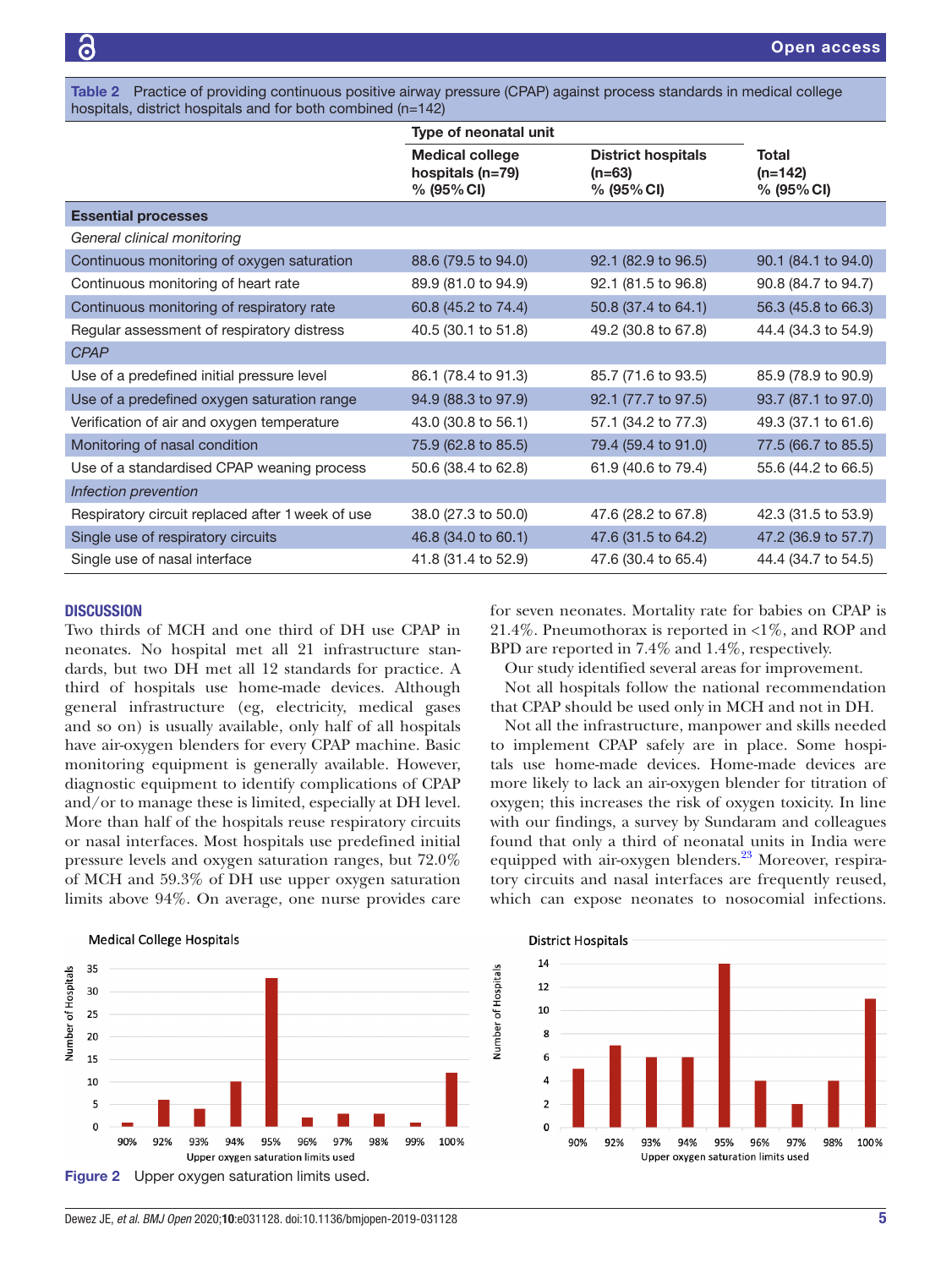<span id="page-5-0"></span>

| Table 3 Clinical outcomes for babies treated with continuous positive airway pressure (CPAP) at medical college hospitals (MCH), district hospitals (DH) and for both<br>combined                                          |                          |               |                |                   |               |                     |                 |      |                        |
|----------------------------------------------------------------------------------------------------------------------------------------------------------------------------------------------------------------------------|--------------------------|---------------|----------------|-------------------|---------------|---------------------|-----------------|------|------------------------|
| Outcome (number of MCH and DH                                                                                                                                                                                              | Medical college hospital |               |                | District hospital |               |                     | All facilities  |      |                        |
| reporting data                                                                                                                                                                                                             | n/N*                     | ್ಗೆ           | 95% CI         | $\sum_{i=1}^{n}$  | వ్            | 95% CI              | n/N*            | వ్   | 95% CI                 |
| Case fatality rate (CFR)                                                                                                                                                                                                   |                          |               |                |                   |               |                     |                 |      |                        |
| CFR for babies admitted to neonatal care<br>unit $(77+62)$                                                                                                                                                                 | 6625/50244 13.2          |               | 10.7 to 15.7   | 1532/20634        | 7.4           | 5.7 to 9.1          | 8157/70878 11.5 |      | 9.7 <sub>to</sub> 13.3 |
| CFR for babies receiving CPAP (50+38)                                                                                                                                                                                      | 446/2256                 | 19.8          | 14.6 to 24.9   | 197/748           | 26.3          | 15.7 to 37.0        | 643/3004        | 21.4 | 16.6 to 26.2           |
| Complications of CPAP                                                                                                                                                                                                      |                          |               |                |                   |               |                     |                 |      |                        |
| Pneumothorax (65+39)                                                                                                                                                                                                       | 14/2315                  | 0.6           | $0.2$ to $1.0$ | 6/576             | $\frac{1}{1}$ | $0.7$ to $2.8$      | 20/2891         | 0.7  | $0.2$ to $1.2$         |
| Nasal lesion (49+38)                                                                                                                                                                                                       | 51/1148                  | 4.4           | 1.5 to 7.4     | 26/453            | 5.7           | $1.1$ to $10.3$     | 77/1601         | 4.8  | 2.3 to 7.3             |
| Necrotising enterocolitis (56+34)                                                                                                                                                                                          | 64/1837                  | 3.5           | 1.5 to 5.5     | 2/393             | 0.5           | 0 <sub>to 1.3</sub> | 66/2230         | 3.0  | 1.3 to 4.6             |
| Retinopathy of prematurity (55+28)                                                                                                                                                                                         | 139/1655                 | 8.4           | 0.7 to 16.1    | 6/311             | $\frac{1}{1}$ | 0.1 to 3.8          | 145/1966        | 7.4  | 0.9 to 13.9            |
| Bronchopulmonary dysplasia<br>$(55+30)$                                                                                                                                                                                    | 25/1404                  | $\frac{8}{1}$ | $0.9$ to $2.7$ | 0/377             | $\circ$       | 0 <sub>to</sub>     | 25/1781         | 1.4  | $0.7$ to $2.1$         |
| Other outcome                                                                                                                                                                                                              |                          |               |                |                   |               |                     |                 |      |                        |
| Rescue mechanical ventilation (64+43)                                                                                                                                                                                      | 770/2861                 | 31.4          | 16.5 to 46.3   | 248/790           | 26.9          | 19.6 to 34.2        | 1,018/3651      | 27.9 | 21.2 to 34.5           |
| Numbers of cases, that is, (N) and deaths / complications (n) reported in the previous 3 months aggregated over facilities for which consistent sources were available (register when available,<br>otherwise case notes). |                          |               |                |                   |               |                     |                 |      |                        |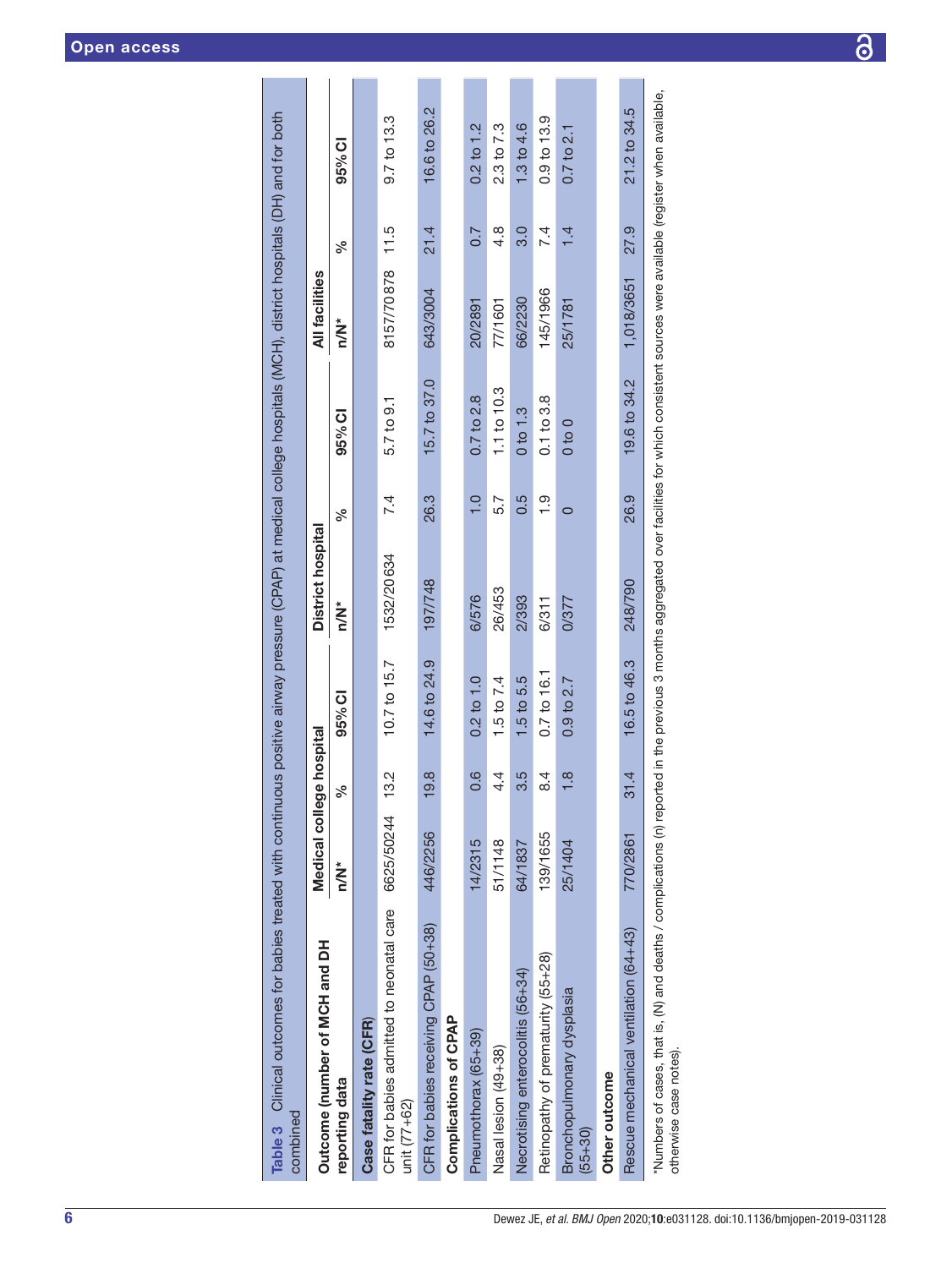Circuits and interfaces cannot be autoclaved. Hence, in India, they are usually disinfected with activated glutaraldehyde solutions. Arai and colleagues in Brazil found that anaesthesia circuits were still colonised with pathogens in 39.3% of circuits after disinfection with activated glutaraldehyde solutions[.24](#page-7-15) Studies from England and the Netherlands have reported episodes of infection outbreaks in neonatal and paediatric intensive care units associated with reutilisation of respiratory consumables that were disinfected but not sterilised.<sup>25'26</sup> In terms of staffing, a nurse:patient ratio of 1:7 is problematic. It is less than the Indian standard of 1:4 for  $SNCUs$ ,<sup>19 27</sup> and insufficient for units providing CPAP. In high-income countries, the nurse: patient ratio for advanced care is  $1:2^{28}$  to ensure continuous clinical monitoring. Insufficient staffing has already been reported in the India Newborn Action Plan as a barrier to ensuring quality neonatal care. $^{29}$  $^{29}$  $^{29}$  In terms of skills, the finding that most nurses report using upper oxygen saturation limits above 94% is a concern. The range to be used in neonates is subject to debate,  $30$  but an upper oxygen saturation limit in preterm neonates of below  $94\%$  is recommended both internationally<sup>31</sup> and nationally.<sup>[19](#page-7-10)</sup> The combination of the lack of air-oxygen blenders, the high number of patients monitored per nurse and the use of high upper oxygen saturation limits may expose neonates to excessive oxygen. ROP was indeed the most common complication reported in MCH and is a major health issue in India.[32–37](#page-8-3)

The case fatality rate for neonates treated with CPAP in this study is in line with reports from India,  $9^{38-43}$  Iran<sup>11</sup> and South Africa,  $844-46$  $844-46$  but other countries, such as Fiji,  $6$ Latin American countries<sup>7</sup>  $47\frac{48}{10}$  and high-income countries $^{13}$  have reported lower mortality rates. The reported rate of pneumothorax in this study is similar to other studies from India $^{9}$   $^{38-40}$   $^{42}$  and South Africa, $^{44}$  but lower than in Latin America<sup>747</sup> and Iran.<sup>[12](#page-7-23)</sup> The rate of ROP was lower than in other reports from India, $31\frac{49\frac{50}{2}}{1}$  Latin America<sup>47</sup> and Iran.<sup>[12](#page-7-23)</sup>

The higher rate of mortality in neonates treated with CPAP in India may be a consequence of the lack of infrastructure and the shortfalls in the practices of care presented above, while the lower rates of complications could be linked to the lack of equipment to identify them. However, in our study, the CFR of neonates who received CPAP in better equipped hospitals was not significantly different to the CFR of less equipped hospitals.

## Strengths and limitations

To the best of our knowledge, this is the first nation-wide assessment of the availability and use of CPAP in a representative sample of public hospitals in India. All units were assessed through site-visits. Our results should be interpreted considering some limitations. Our findings only apply to government facilities; the availability and use of CPAP in private hospitals, where a large proportion of inpatient care is provided in India, may be different. The selection of standards for CPAP use presented in this paper was decided by consensus and carries a degree

of subjectivity. Data about infrastructure and practice of providing CPAP were based on participants' reports, and there might have been reporting bias. Clinical outcome data were obtained from existing records with some variability in the availability and quality of these. Finally, we did not collect data on important determinants of neonatal mortality and morbidity, such as gestational age, the severity of disease, nor on whether neonates had received surfactant or antenatal corticosteroids, which preclude making firm conclusions on the impact of shortfalls in infrastructure and practice of care on clinical outcomes.

#### Implications for practice and further research

While confirming and supporting the strong commitment of the Indian Government and healthcare providers to use an intervention that contributes to improved survival, it is important to take a relook at the current use of CPAP in neonatal units of public hospitals, the current national guidelines,<sup>19</sup> and the implications for scalability.

More MCH should use CPAP, and the recommendation of using CPAP should be expanded to DH as well. The current preference of a commercial bubble system should be supported, as this type of CPAP system is more likely to have in-built mechanisms to control pressure, air-oxygen mix, temperature and humidity of medical gases, and is less invasive than CPAP provided by mechanical ventilators. Neonatal units should have enough single-use consumables. Staff working in neonatal units should comply with recommendations when providing oxygen. More nurses should be made available to provide neonatal care, and further discussion and guidance are required to establish what the minimum nurse/patient ratio should be in the context of LMIC settings.

Ensuring all the above should improve the effectiveness of CPAP use. However, additional data such as the case mix of patients in terms of gestational age, severity of disease and comorbidities, as well as the use of surfactant and antenatal corticosteroids should be collected to better identify the determinants of clinical outcomes of CPAP use in India. Moreover, longitudinal studies, interrupted time studies and pragmatic randomised controlled trials are needed to assess the effectiveness of CPAP in improving neonatal clinical outcomes in the Indian context. Finally, international standards for CPAP use in neonates should be developed to guide the implementation, monitoring and evaluation of this intervention.

## **CONCLUSIONS**

India is embracing the use of CPAP for neonatal care. While electricity, medical gases and basic monitoring equipment are widely available, further support is needed to ensure availability of trained staff, equipment to provide oxygen safely and sufficient quantities of disposables to avoid reuse. Neonates may be overexposed to oxygen, while the means to detect and treat the consequences of oxygen toxicity are insufficient. Neonates may also be exposed to nosocomial infections because of the reuse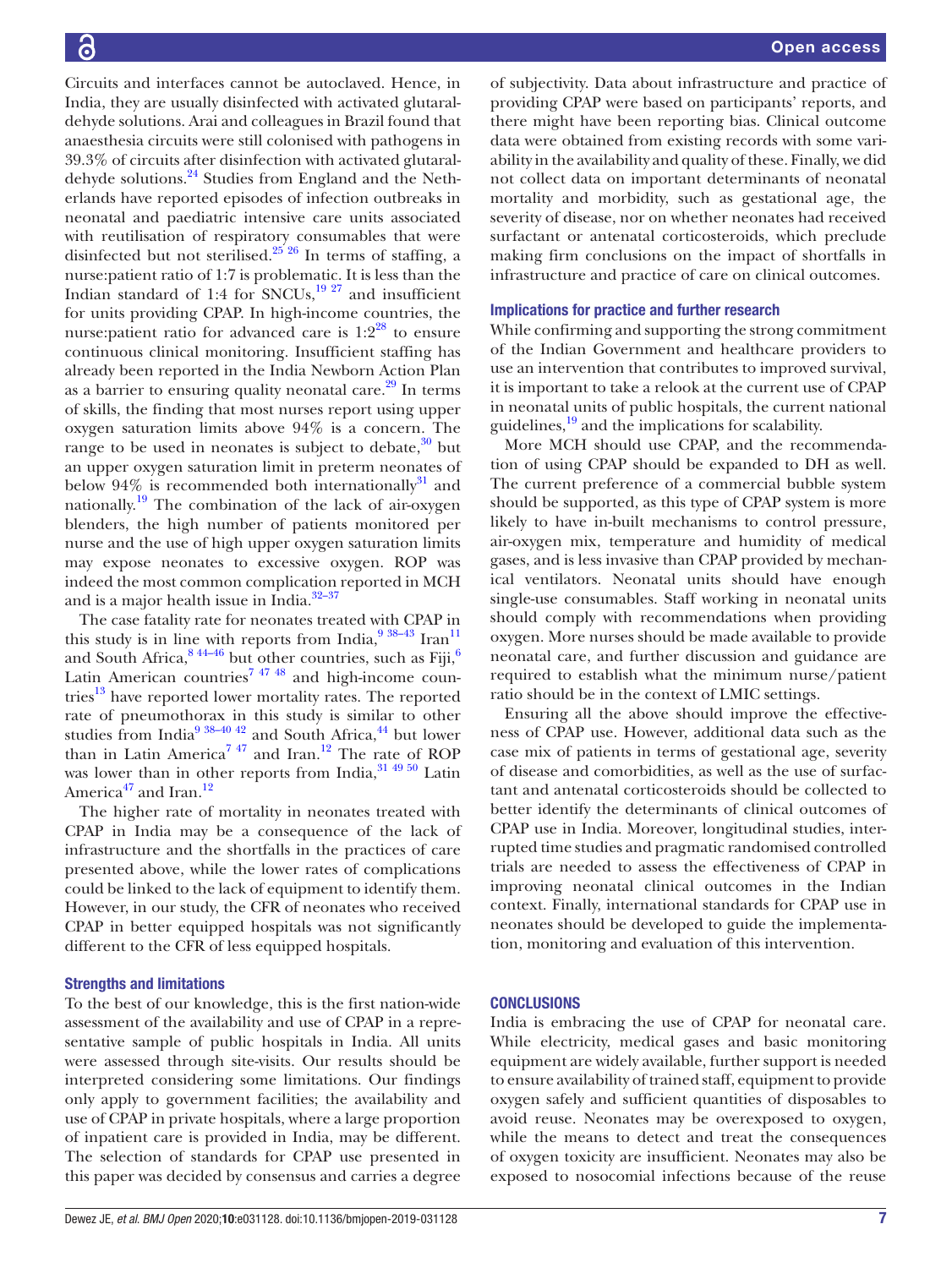of disposables. Case fatality rates for neonates receiving CPAP are higher than in other countries, and complications might be under-reported. Additional studies are needed to identify the determinants of clinical outcomes when CPAP is used in neonates and to assess the effectiveness of this intervention in India.

#### Author affiliations

<sup>1</sup> Faculty of Infectious and Tropical Diseases, London School of Hygiene and Tropical Medicine, London, UK

<sup>2</sup>Department of Neonatology, Lady Hardinge Medical College and Kalawati Saran Hospital, New Delhi, Delhi, India

<sup>3</sup>Department of Pediatrics, Vardhman Mahavir Medical College and Safdarjung Hospital, New Delhi, Delhi, India

4 Department of International Public Health, Centre for Maternal and Newborn Health, Liverpool School of Tropical Medicine, Liverpool, UK

Acknowledgements We are grateful to the following individuals for their help with site visits and assessments: Lady Hardinge Medical College: Sushma Nangia, Babu S Madarkar, Prathik B H, Tapas Bandyopadhyay, Viraraghavan V R, Debashish Nanda, Sandeep Jhajra, Anchala Singh, Yogesha K N, Sarfaraz R Momin, Sunita Namdev, Rajat Goswami, Abhimanyu Chowdhury, Kushagra Taneja, Suryaprakash. Safdarjung Hospital: Shobhana Gupta, Archana Kashyap, Murtaza Kamal, Vijaydeep. Government of Delhi: Lalan Kumar Bharti. We are grateful for the support received from Paul Francis and the WHO's office in India, Ajay Khera and P K Prabhakar Deputy Commissioners, Child Health Division, Ministry of Health and Family Welfare of India, and all the Programme Officers, Maternal and Child Health, from all Indian states. We also thank Ritu Agrawal, Senior Technical Officer, Liverpool School of Tropical Medicine for her support in project coordination in India. We are grateful to Mark Turner and his team at the Liverpool Women's NHS Foundation Trust for their suggestions about the content of the data collection materials. The map of India was created using MapChart [\(https://mapchart.net/](https://mapchart.net/)) under the terms of the CC BY 4.0 License (Creative Commons Attribution-ShareAlike 4.0 International License).

Contributors JED conceptualised and designed the study, oversaw data collection, conducted the analyses, drafted the initial manuscript and revised the manuscript. NvdB and SW contributed to study design, data analyses and critical reviews of manuscripts. SN and HC contributed to study design, oversaw data collection and provided critical reviews of manuscripts. MM oversaw data collection and data analyses, critically reviewed, revised and finalised the manuscript. All authors approved the final manuscript as submitted and agree to be accountable for all aspects of the work.

Funding This work was supported by the World Health Organization, grant number: 2016/613341-0.

Map disclaimer The depiction of boundaries on this map does not imply the expression of any opinion whatsoever on the part of BMJ (or any member of its group) concerning the legal status of any country, territory, jurisdiction or area or of its authorities. This map is provided without any warranty of any kind, either express or implied.

Competing interests None declared.

Patient consent for publication Not required.

Ethics approval The study was approved by the Ministry of Health and Family Welfare of India and by the Liverpool School of Tropical Medicine's Research and Ethics Committee (Reference 15–032).

Provenance and peer review Not commissioned; externally peer reviewed.

Data availability statement Data are available upon reasonable request.

Open access This is an open access article distributed in accordance with the Creative Commons Attribution Non Commercial (CC BY-NC 4.0) license, which permits others to distribute, remix, adapt, build upon this work non-commercially, and license their derivative works on different terms, provided the original work is properly cited, appropriate credit is given, any changes made indicated, and the use is non-commercial. See: [http://creativecommons.org/licenses/by-nc/4.0/.](http://creativecommons.org/licenses/by-nc/4.0/)

#### ORCID iDs

Juan Emmanuel Dewez <http://orcid.org/0000-0002-5677-8968> Sarah White<http://orcid.org/0000-0001-5535-8075> Matthews Mathai <http://orcid.org/0000-0002-7352-9330>

#### <span id="page-7-0"></span>**REFERENCES**

Lawn JE, Blencowe H, Oza S, et al. Every newborn: progress,

- <span id="page-7-1"></span>priorities, and potential beyond survival. *[Lancet](http://dx.doi.org/10.1016/S0140-6736(14)60496-7)* 2014;384:189–205. 2 Duke T. CPAP: a guide for clinicians in developing countries. *[Paediatr](http://dx.doi.org/10.1179/2046905513Y.0000000102)  [Int Child Health](http://dx.doi.org/10.1179/2046905513Y.0000000102)* 2014;34:3–11.
- <span id="page-7-2"></span>3 Berger TM, Fontana M, Stocker M. The journey towards lung protective respiratory support in preterm neonates. *[Neonatology](http://dx.doi.org/10.1159/000354419)* 2013;104:265–74.
- <span id="page-7-3"></span>4 Kamath BD, Macguire ER, McClure EM, *et al*. Neonatal mortality from respiratory distress syndrome: lessons for low-resource countries. *[Pediatrics](http://dx.doi.org/10.1542/peds.2010-3212)* 2011;127:1139–46.
- <span id="page-7-4"></span>5 Thukral A, Sankar MJ, Chandrasekaran A, *et al*. Efficacy and safety of CPAP in low- and middle-income countries. *[J Perinatol](http://dx.doi.org/10.1038/jp.2016.29)* 2016;36 Suppl 1:S21–8.
- <span id="page-7-21"></span>6 Koyamaibole L, Kado J, Qovu JD, *et al*. An evaluation of bubble-CPAP in a neonatal unit in a developing country: effective respiratory support that can be applied by nurses. *[J Trop Pediatr](http://dx.doi.org/10.1093/tropej/fmi109)* 2006;52:249–53.
- <span id="page-7-22"></span>7 Rojas MA, Lozano JM, Rojas MX, *et al*. Very early surfactant without mandatory ventilation in premature infants treated with early continuous positive airway pressure: a randomized, controlled trial. *[Pediatrics](http://dx.doi.org/10.1542/peds.2007-3501)* 2009;123:137–42.
- <span id="page-7-20"></span>8 Ballot DE, Chirwa TF, Cooper PA. Determinants of survival in very low birth weight neonates in a public sector hospital in Johannesburg. *[BMC Pediatr](http://dx.doi.org/10.1186/1471-2431-10-30)* 2010;10:30.
- <span id="page-7-18"></span>9 Tagare A, Kadam S, Vaidya U, *et al*. Bubble CPAP versus ventilator CPAP in preterm neonates with early onset respiratory distress--a randomized controlled trial. *[J Trop Pediatr](http://dx.doi.org/10.1093/tropej/fms061)* 2013;59:113–9.
- 10 Kawaza K, Machen HE, Brown J, *et al*. Efficacy of a low-cost bubble CPAP system in treatment of respiratory distress in a neonatal ward in Malawi. *[Malawi Med J](http://www.ncbi.nlm.nih.gov/pubmed/27895847)* 2016;28:131–7.
- <span id="page-7-19"></span>11 Nahimana E, Ngendahayo M, Magge H, *et al*. Bubble CPAP to support preterm infants in rural Rwanda: a retrospective cohort study. *[BMC Pediatr](http://dx.doi.org/10.1186/s12887-015-0449-x)* 2015;15:135.
- <span id="page-7-23"></span>12 Afjeh SA, Sabzehei MK, Khoshnood Shariati M, *et al*. Evaluation of initial respiratory support strategies in VLBW neonates with RDS. *[Arch Iran Med](http://dx.doi.org/0172003/AIM.008)* 2017;20:158–64.
- <span id="page-7-5"></span>13 Ho JJ, Subramaniam P, Davis PG. Continuous distending pressure for respiratory distress in preterm infants. *[Cochrane Database Syst](http://dx.doi.org/10.1002/14651858.CD002271.pub2)  [Rev](http://dx.doi.org/10.1002/14651858.CD002271.pub2)* 2015;7:CD002271.
- 14 Fischer C, Bertelle V, Hohlfeld J, *et al*. Nasal trauma due to continuous positive airway pressure in neonates. *[Arch Dis Child Fetal](http://dx.doi.org/10.1136/adc.2009.179416)  [Neonatal Ed](http://dx.doi.org/10.1136/adc.2009.179416)* 2010;95:F447–51.
- <span id="page-7-6"></span>15 Hartnett ME, Lane RH. Effects of oxygen on the development and severity of retinopathy of prematurity. *[J Aapos](http://dx.doi.org/10.1016/j.jaapos.2012.12.155)* 2013;17:229–34.
- <span id="page-7-7"></span>16 Davidson LM, Berkelhamer SK. Bronchopulmonary dysplasia: chronic lung disease of infancy and long-term pulmonary outcomes. *[J Clin Med](http://dx.doi.org/10.3390/jcm6010004)* 2017;6:4.
- <span id="page-7-8"></span>17 World Health Organization. *Recommendations on interventions to improve preterm birth outcomes*. Geneva: World Health Organization, 2015. <https://www.ncbi.nlm.nih.gov/books/NBK321160/>
- <span id="page-7-9"></span>18 Ministry of Health and Family Welfare. *Care of small and sick newborns in special newborn care units of India*. New Delhi: Government of India, 2016.
- <span id="page-7-10"></span>19 Ministry of Health and Family Welfare. *Facility based newborn care operational guidelines*. New Delhi: Government of India, 2011.
- <span id="page-7-11"></span>20 Kiran S, Murki S, Pratap OT, *et al*. Nasal continuous positive airway pressure therapy in a non-tertiary neonatal unit: reduced need for up-transfers. *[Indian J Pediatr](http://dx.doi.org/10.1007/s12098-014-1484-6)* 2015;82:126–30.
- <span id="page-7-12"></span>21 Ministry of Health and Family Welfare. *List of high priority districts in the country*. New Delhi: Government of India, 2015.
- <span id="page-7-13"></span>22 Donabedian A. Evaluating the quality of medical care. *[Milbank Mem](http://dx.doi.org/10.2307/3348969)  [Fund Q](http://dx.doi.org/10.2307/3348969)* 1966;44:166–206.
- <span id="page-7-14"></span>23 Sundaram V, Chirla D, Panigrahy N, *et al*. Current status of NICUs in India: a nationwide survey and the way forward. *[Indian J Pediatr](http://dx.doi.org/10.1007/s12098-014-1489-1)* 2014;81:1198–204.
- <span id="page-7-15"></span>24 Arai LAdeC, Azevedo RB. Contamination of anesthesia circuits by pathogens. *[Rev Bras Anestesiol](http://dx.doi.org/10.1016/S0034-7094(11)70006-X)* 2011;61:50–9.
- <span id="page-7-16"></span>25 Gray J, George RH, Durbin GM, *et al*. An outbreak of Bacillus cereus respiratory tract infections on a neonatal unit due to contaminated ventilator circuits. *[J Hosp Infect](http://dx.doi.org/10.1016/S0195-6701(99)90032-4)* 1999;41:19–22.
- 26 Kalpoe JS, Hogenbirk K, van Maarseveen NM, *et al*. Dissemination of Bacillus cereus in a paediatric intensive care unit traced to insufficient disinfection of reusable ventilator air-flow sensors. *[J Hosp](http://dx.doi.org/10.1016/j.jhin.2008.01.017)  [Infect](http://dx.doi.org/10.1016/j.jhin.2008.01.017)* 2008;68:341–7.
- 27 UNICEF. *Toolkit for setting up special newborn care units, stabilisation units and newborn care corners*. New York: UNICEF, 2007.
- <span id="page-7-17"></span>28 British Association of Perinatal Medicine (BAPM). *Service standards for hospitals providing neonatal care*. London: British Association of Perinatal Medicine, 2010.